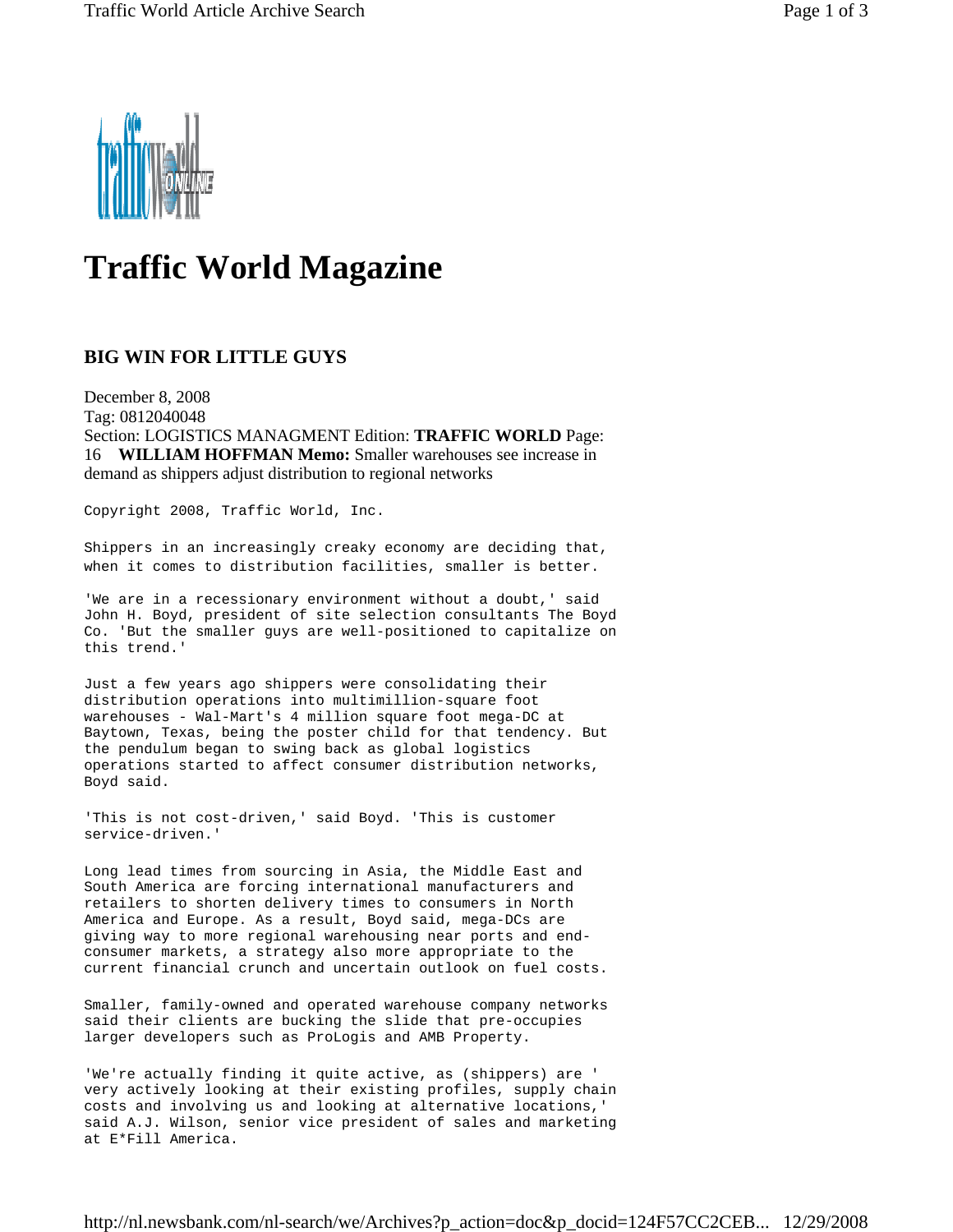E\*Fill is a network of more than two dozen shareholding warehouse operators with more than 50 million square feet of capacity, Wilson said. Facilities range in size from 250,000 to 400,000 square feet in more than 100 locations across North America.

That allows E\*Fill to construct distribution networks as well as providing space flexibility, Wilson said. Additionally, about one-third of the business includes contracted service providers who offer specialty services such as temperaturecontrolled storage.

Shippers like the stability offered by family-owned companies, said Mark Richards, vice president of Associated Warehouses, a network of regional operators. 'Customers know they are going to be there tomorrow,' he said.

Associated comprises about 50 companies operating warehouse space in some 500 locations. Facilities run from 100,000 square feet up to 500,000 square feet.

Smaller warehouse companies tend to be privately or familyowned, of long-standing (E\*Fill's shareholders have been in business more than 60 years, on average) and run conservatively. Most don't experience the financing complications of larger providers, Richards said.

Yet even mid-size distribution center operators feel the economy's pinch. 'There's no question that importers' volumes have slowed significantly,' said Bill Butler, president and CEO of Weber Distribution.

Weber runs 19 facilities, mostly in the western United States, with 4.5 million square feet of capacity in buildings ranging from 40,000 to 985,000 square feet. The company also does truckload and LTL transportation for food and beverage, consumer packaged goods, chemical and hazardous materials shippers.

Weber's food and beverage customers are still growing, Butler said, but instead of the 5 to 7 percent rates of recent years, it's down to 2 to 3 percent for many.

Customers are also reporting more trouble financing inventory. While Weber doesn't extend days outstanding on receivables, Butler said customers have become more attentive to inventory and Weber helps with periodic reports on the quantity and quality of stock in an effort to accelerate inventory turns.

That validates Butler's investments over the years in up-todate warehouse management and inventory tracking systems Weber customers in better times took for granted.

Things don't look as good on the asset-based transportation side. There, the glut of capacity and upheaval caused by 2,500 truck company bankruptcies so far this year will take six or nine months to bring supply and demand back into equilibrium, Butler said.

Like most mid-size and smaller warehouse operators, Richards is more sanguine than many in transportation and logistics about the near future.